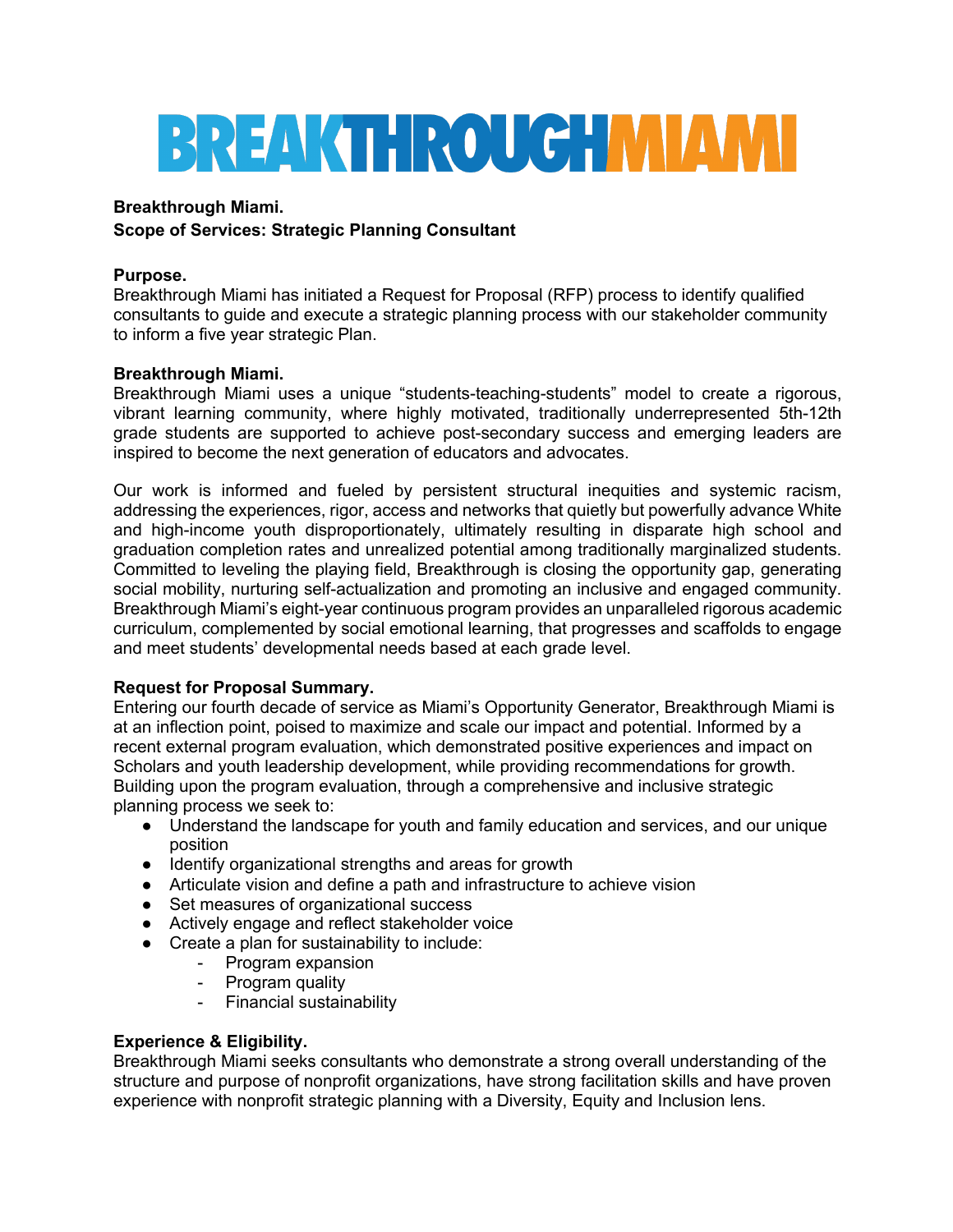Experience in working with, and demonstrated support for, education equity and youth development organizations preferred. Diverse businesses owned by people of color, women, persons with disabilities, LGTBQ+, veterans and other underrepresented businesses are encouraged to apply.

# **Project Description**

## *Scope*

Breakthrough envisions the work to be completed in three broad stages. Each stage will be summarized in report to the Strategic Planning Task Force, Board of Directors and Stakeholders.

- 1. *Pre-Planning/Research* Lead research and report in preparation for strategic planning sessions. Items to be considered:
	- a. Review of organization's history and overall assessment through gap or SWOT analysis of the organization to evaluate opportunities or concern
	- b. Benchmarking against other educational organizations with a similar focus
	- c. Gap analysis to evaluate opportunities and/or challenges.
	- d. Stakeholder Analysis (Interviews, surveys & focus group polling to receive stakeholder, partner & community input)
	- e. Leadership and Staff Challenges
- 2. *Strategic Planning Creation* Guide Breakthrough in identifying strategic goals and creating an actionable strategic plan which addresses all areas of the organization including operations, programming, marketing, development, financial, and risk management. The plan will include:
	- a. An executive summary
	- b. The comprehensive plan identifies
		- i. Measurable goals/objectives
			- ii. Responsible parties and roles
		- iii. Resource development
		- iv. Communication strategies
		- v. Recommendations for enhancement
- 3. *Implementation and Evaluation* Creation and development of a recommendation of a support structure for the implementation and evaluation of the strategic plan. The process should include:
	- a. Follow-up sessions with leadership to gauge the progress of the implementation
	- b. Plan for gathering of any measurables that would give indication of successful implementation

## *Stakeholders*

- Board of Directors
- Staff
- Youth Voice Alumni, Scholars, Teaching Fellows, Volunteers
- Funders, Donors and Supporters
- Host School Leadership
- College Partners
- School District
- Partner Community-Based Organizations

# *Deliverables*

We expect the project to include: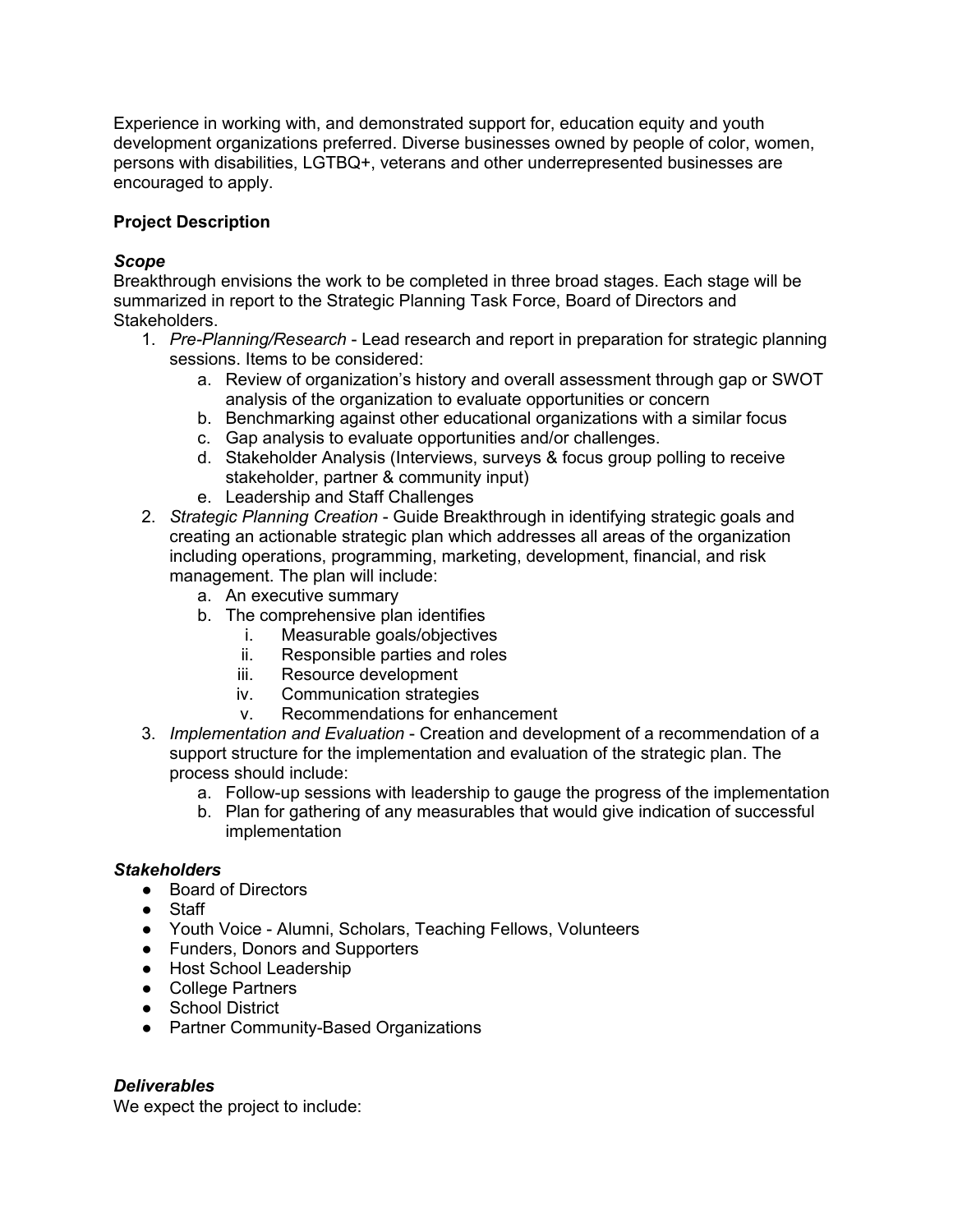1. Project Management and Facilitation

2. Design & execution of a strategic planning process that meets the criteria outlined in this RFP

3. Development of a five-year strategic plan (FY23-FY27)

4. Development and recommendation of a support structure for plan implementation and evaluation.

Selected firm should anticipate an approximate an *eight - ten month* timeframe for the scope of work and should include a schedule that shows which details the process over the course of those eight to ten months. If a different period of time is being proposed, the proposing firm should explicitly show why more or less time is needed. Notably, Breakthrough Summer Institute runs June 22 - July 28, 2022.

## **Response Guidelines.**

The proposal should include:

- Philosophical approach to strategic planning
- Summary of strategic planning experience
- Client References
- Sample project timeline with major tasks and milestones
- Detailed project budget
- Sample project plan
- Consultant Qualifications & Roles
	- *Key qualifications that will be considered:* 
		- Education (degree(s) and/or certificate(s))
		- Experience in successfully developing strategic plans
		- Strong facilitation skills
		- Experience in creating a neutral environment for obtaining input
		- Experience in gathering and utilizing data to drive the strategic process
		- Deep understanding of structural inequities and racism, which
		- contextualizes the work of education nonprofits in Miami
		- Ability to constructively challenge key stakeholders
		- Experience in inspiring others to thinking innovatively
		- Project management experience
- Work Plan: detailed description of activities to be conducted to complete the work.
	- Specific activities to be conducted at each stage
	- Sample timeline
	- List of milestones and deliverables
	- Proposed payment schedule
- References
- Previous work sample

#### **Submission Guidelines**

1. Closing Submission Date: Proposals are due by 11:59pm on May 25, 2022

2. Inquiries: Inquiries concerning this RFP should be submitted RFP@breakthroughmiami.org

3. Conditions of Proposal: All costs incurred in the preparation of a response to this RFP are the responsibility of the bidder and will not be reimbursed by Breakthrough Miami.

4. Submission Instructions • All submissions must be submitted electronically to RFP@breakthroughmiami.org by 11:59pm on May 25, 2022.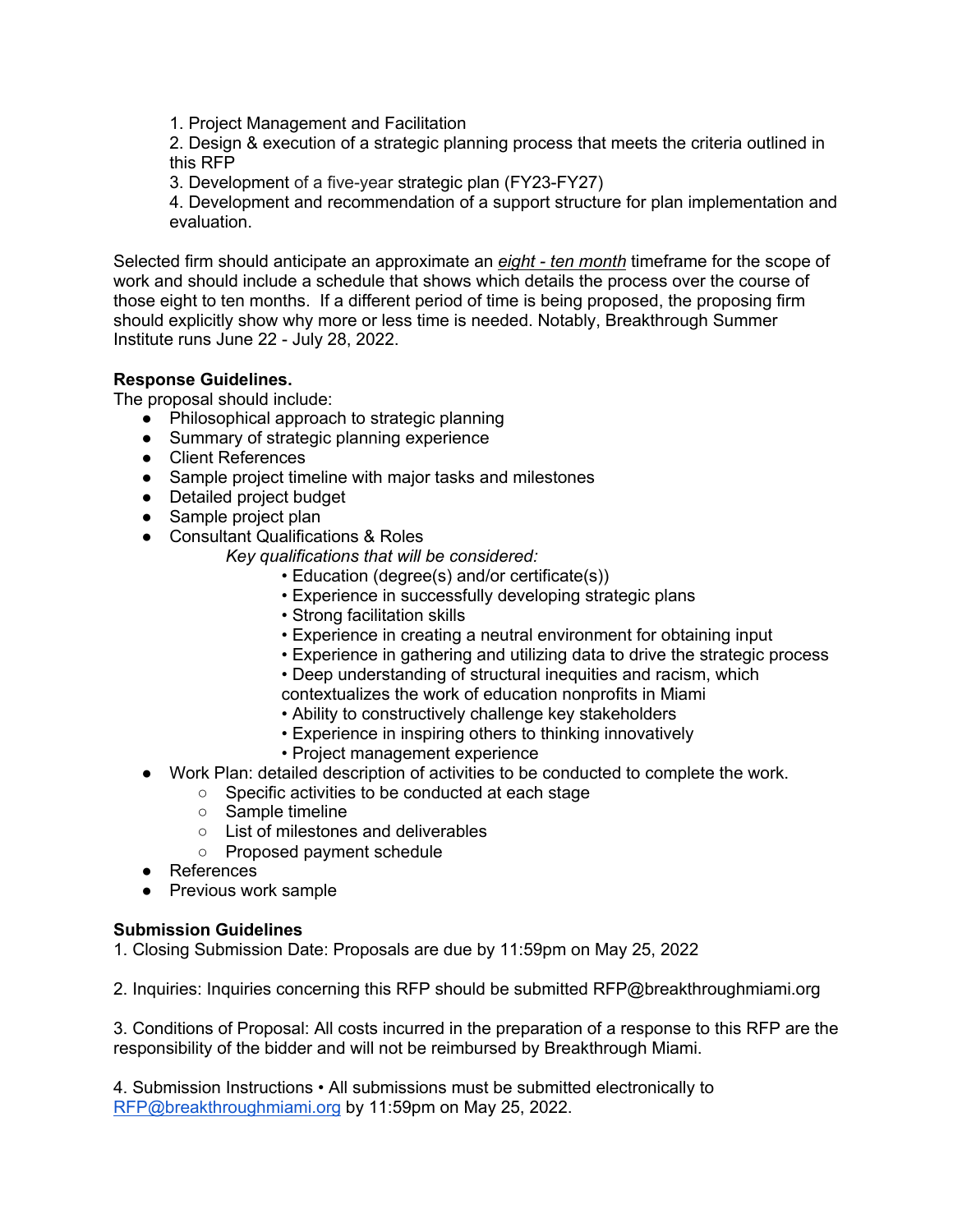Late or incomplete applications will not be accepted for review and rating. Any proposal may be disqualified if it deviates from the submission instructions in the RFP.

#### **Notification of Selection:**

The selection process will include evaluation and rating of each proposal, followed by Task Force discussion and ranking of proposals. After preliminary rating and ranking of proposals, interviews may be scheduled with finalists, particularly if two or more proposals are closely rated and/or more information is needed. References will be contacted for all finalists.

The final recommendation of the Strategic Planning Task Force will be submitted for approval by the CEO and Board of Directors. All applicants will receive written notification regarding their proposal. Additional information may be required from the selected applicant prior to the awarding of the project. Any information withheld or omitted, or failure to disclose any history of deficiencies or client abuse shall disqualify the applicant from award of the project and/or contract. Breakthrough Miami reserves the right not to select an applicant for project implementation if, in its determination, no qualified applicant has applied or is sufficiently responsive to the service need. In the event that no proposal is selected, Breakthrough may elect to either not develop the service pending further analysis of alternatives to meet the expressed need, or to issue a new RFP to attempt to expand the pool of potential respondents.

| Date(s)               | <b>Key Activities</b>           |
|-----------------------|---------------------------------|
| May 11, 2022          | <b>RFP Released</b>             |
| May 18, 2022          | Deadline to submit questions    |
| May 25, 2022          | Proposals Due                   |
| May 26 - June 2, 2022 | <b>Review Period</b>            |
| May 31-June 1, 2022   | Interview Period, if needed     |
| June 3, 2022          | <b>Selection Announcement</b>   |
| June 15, 2022         | <b>Start Up Contract Signed</b> |

#### **RFP Timeline:**

#### **APPENDIX A**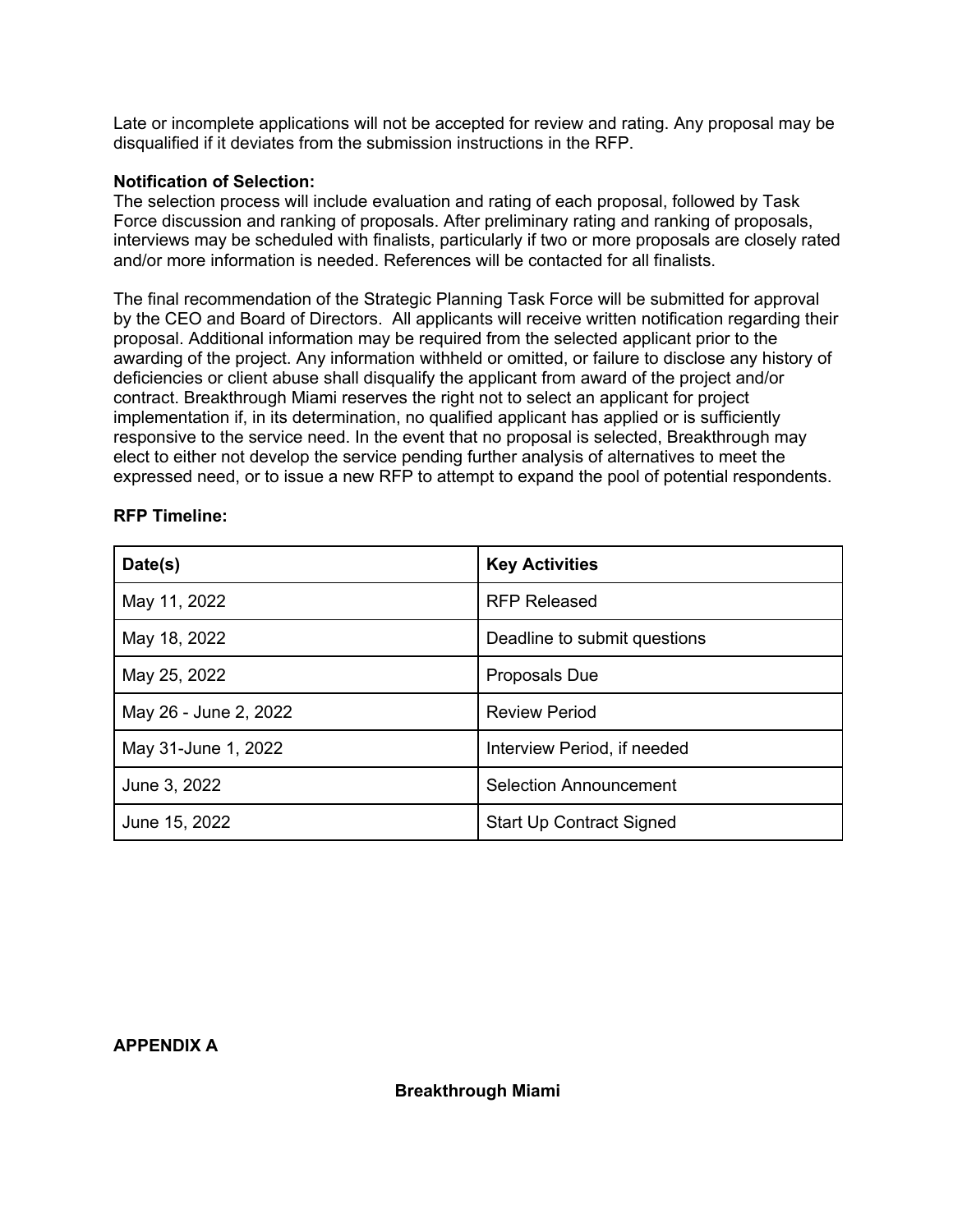Celebrating 30 years, Breakthrough Miami is an out-of-school academic enrichment program which consistently prepares under-resourced students to enter and succeed in college. The largest of 25 national affiliates of the Breakthrough Collaborative, Breakthrough Miami provides an eight-year, tuition-free program that uses a students-teaching-students model designed to:

- Increase academic opportunity for highly motivated, underserved students and propel them on the trajectory of a successful college path
- Inspire and develop the next generation of teachers and educational leaders

Breakthrough Miami currently serves 1,300 middle and high school students at six community campus locations. Acceptance into the program is based on a competitive application and interview process, in which we identify students who are academically motivated and meet at least two of the following five risk factors associated with failure to enter/complete college:

- Ethnic/racial minorities (94% of our students)
- Family income qualifies for free/reduced lunch (83%)
- First generation in their families to attend college in the U.S. (36%)
- Single-parent household (47%)
- Primary language other than English (44%)

Recruited in the  $4<sup>th</sup>$  grade, Breakthrough Scholars begin the program in the summer before  $5<sup>th</sup>$ grade and remain in Breakthrough until graduation from high school. Scholars benefit from:

- **Year-round academic programming** (including our signature six-week Summer Institute and school-year Saturday programs)
- **Enrichment activities** (e.g. community service, field trips and other experiential learning)
- **Tutoring, mentoring and other academic support** throughout the year
- **College access and readiness** programs designed to prepare students for the challenges of college and career, including advanced academic support, free P/SAT test prep, campus tours, financial aid assistance, and internships. Our "College Bound" high school program builds on the foundation of academic rigor and self-discipline established by Breakthrough Scholars in middle school, focusing on new competencies for postsecondary life and reinforcing results through summer and school year enrichment programs. Launched in 2014 in partnership with the University of Miami, our College Bound summer program on the UM campus incorporates academics, electives, athletics, and extensive tours of UM facilities.
- Networking and professional development through the **Breakthrough Miami Alumni Networking**, created to provide social and career connections that facilitate the continued engagement of alumni at the university, industry and professional levels. Since 2016, we have engaged 150+ alumni from ages 18 to 35 in foundational planning for the Collaborative, launched in December 2017.

## **The Opportunity Gap**

Approximately 94% of Breakthrough Scholars attend Miami-Dade County Public Schools, the nation's fourth largest school district. Miami-Dade County is a region of dramatic economic inequality, where a majority of residents are foreign born and more than half of all children live in households with family incomes at or below 150% of the U.S. poverty level. While the five-year graduation rate for MDCPS students shows an upward trend, 29.6% of Black students, 20.8% of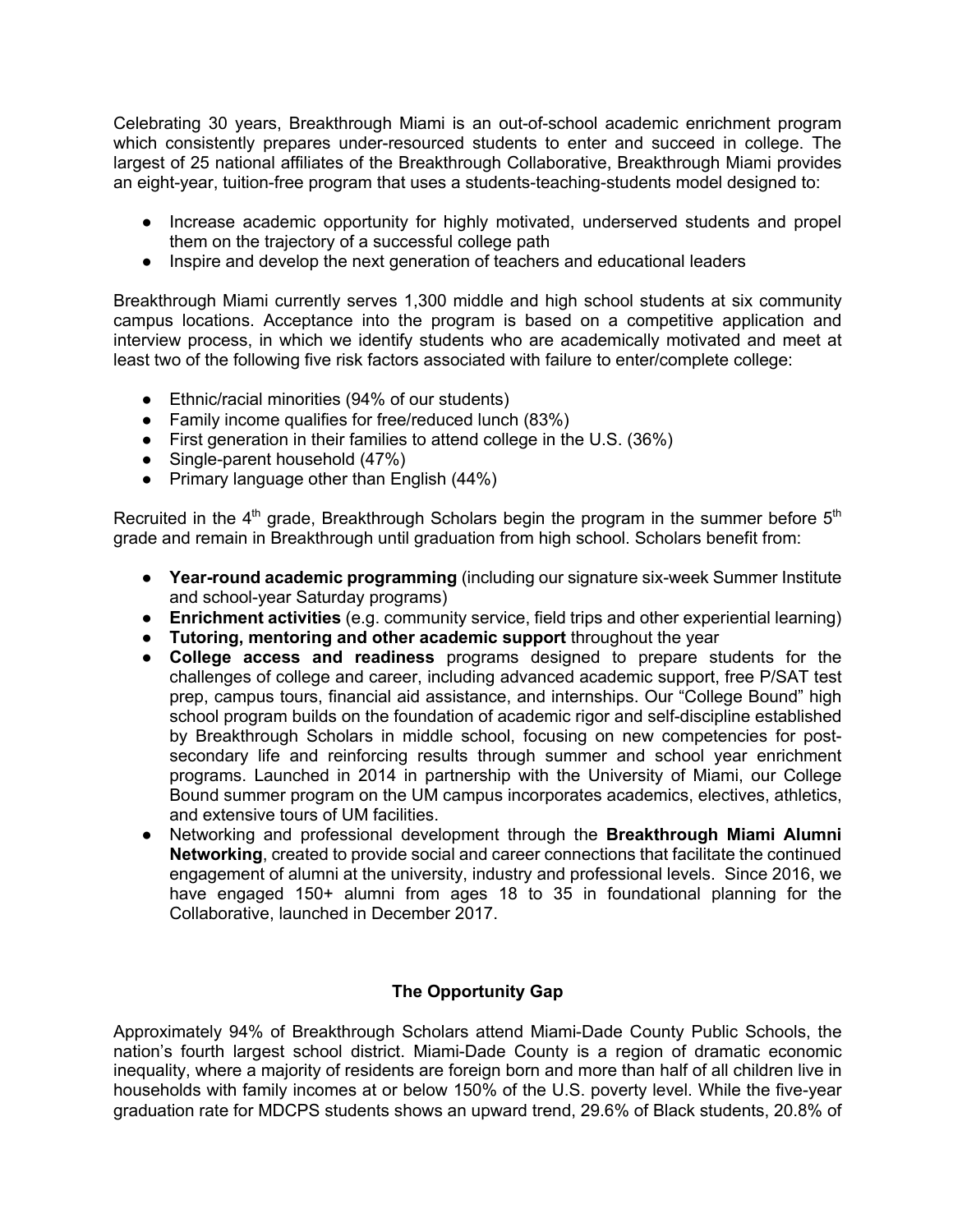Latino students, and 21.9% of low-income students fail to graduate from high school (Florida Department of Education, 2016). Further evidence indicates specific gaps in opportunity relating to learning time beyond the classroom. Students from affluent families reach middle school with up to 6,000 more hours of learning, by virtue of athletics, extracurricular activities, clubs, cultural experiences, summer camp, travel and other programs not available to families without resources (Afterschool Alliance, 2009). Additionally, skill loss that occurs during the summer (summer slide, summer learning loss, or the summer setback), is more prevalent in lower-resourced communities, and its effect is cumulative, resulting in wider gaps as time goes on (Quinn and Polikoff, 2017). Miami-Dade County Public Schools reports the summer slide is the single most important factor in the achievement gap between economically disadvantaged students and others (Blazer, 2011). Breakthrough Miami is positioned in our community as an opportunity generator to address this inequality.

## **The Opportunity Generator**

Breakthrough Miami opens doors of opportunity for our Scholars through evidence-based programming that positions students for success in college, beginning in the  $5<sup>th</sup>$  grade. The following statistics demonstrate the positive impact of the Breakthrough Miami model:

● For the 2020 class of graduating seniors, 100% graduated on time from high school, and 84% enrolled in four-year colleges, (including the Florida International University, Miami Dade Honors College, MIT, University of Florida, Davidson College, Spelman College, Florida State and others). Scholars have received nationally competitive awards including three Posse Scholars, three Gates Millennium Scholars and two Questbridge Scholars.

Data collected by the National Student Clearinghouse reveals the long-term impact of the Breakthrough Miami model on college persistence. We are now in the sixth year of reliably tracking persistence and six-year degree attainment at the individual student level:

- The average immediate enrollment in four-year institutions by our Scholars exceeded 75%, compared with 60% of all students nationally, regardless of socio-economic background.
- More than 80% of Breakthrough Miami alumni with the opportunity to persist to the second year of college are doing so, as compared with 70% of college students nationwide, and 52% of Pell Grant recipients.
- Our six-year graduation rate at 60% (only two classes in this analysis to date) is on par with national averages for all students, regardless of socio-economic background. Early data for subsequent cohorts appears on track to surpass this benchmark.

Breakthrough Miami continues to gain local and national recognition as an unparalleled program with evidence-based models proven to support low-income, minority students traditionally at risk for high school and college completion. Select recent accomplishments include:

- Breakthrough Miami was awarded Best Summer Learning Program in the Country with the 2018 New York Life Excellence in Summer Learning Award from the National Summer Learning Association. This award recognizes programs that demonstrate excellence in accelerating academic achievement, and the promotion of healthy development for students in underserved communities.
- In 2017 the Miami Foundation selected Breakthrough Miami to receive a 50th Anniversary Signature Grant, one of just five organizations recognized in South Florida for providing extraordinary opportunities to our community's most vulnerable populations.